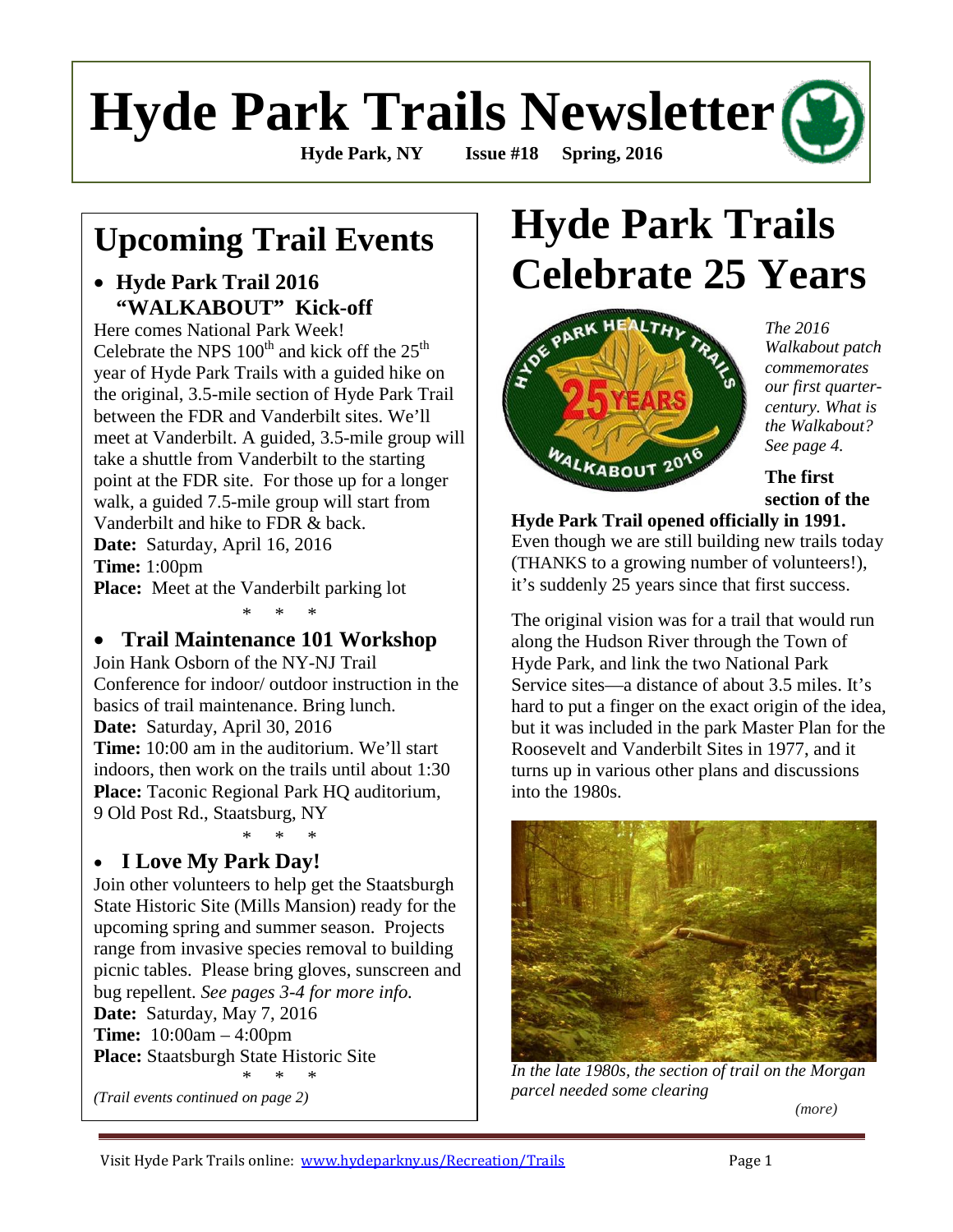### **More Upcoming Trail Events**

#### • **ADK "Patch in a Day" Hike with Mike!**

Mike Cunningham of Mid-Hudson Chapter of ADK will lead his  $6<sup>th</sup>$  annual "Patch in a Day" hike on 5 trails. Earn your 2016 Walkabout patch by joining him on this adventure. Fast pace. Rain or shine; bring rain gear. No dogs. *Advance* 

#### *registration required.*

**Date**: Saturday, May 21, 2016

**Time**: 9:30am

**Place**: Meet at Roosevelt Farm Lane parking on Rt. 9G, opposite the entrance to Val-kill. The group will drive between hikes.

**Contact**: Mike Cunningham 203-748-7233 between 7:00pm – 9:00pm or e-mail him at hikermiker@yahoo.com. Any e-mails received after noon on Friday, May 13 will not be answered.

∗ ∗ ∗

• **National Trails Day: 6th Annual Hyde Park Trail "End2End" Walk / Hike / Fun Run**

Nine miles from Top Cottage to Vanderbilt. Bring lunch, water and everything you need for a 9-mile walk or run.

**Date:** Saturday, June 4, 2016

**Time:** Meet at 8:30 a.m.

**Place:** Park at Vanderbilt Parking lot.

We'll take a shuttle bus to the start, and hike (or run) the return to Vanderbilt.

Shuttle capacity is limited, so watch for the signup! Check Facebook, or call Hyde Park Recreation at 845-229-8086 for updates.

#### ∗ ∗ ∗ • **National Public Lands Day: 7th Annual Seth Lyon Trail Volunteer Day**

Join us for a day of trail building & maintenance on a Hyde Park Trail. Come for all or part of the day. Work clothes and sturdy work shoes. Pack a bag lunch, water bottle, and work gloves. **Date:** Saturday, Sept. 24

**Place:** TBA

Watch for updates on Facebook, or call Hyde Park Rec Dept at 845-229-8086.

#### *(25 Years, cont'd)*

**In 1984, Harvey Flad's Vassar College geography class** completed a study that detailed a possible trail route, and outlined the tasks that would be required to create it. An accompanying slide show illustrated the natural and historic beauty of the potential route, as well as the obstructions. The proposed route extended from the Home of FDR to Mills-Norrie State Park.

Boosted by the Vassar study, a group soon began meeting to discuss plans for a potential trail. The core of the group was the Town of Hyde Park Recreation Dept., the Adirondack Mtn. Club Mid-Hudson Chapter, National Park Service, the Dutchess County Council of the Boy Scouts, Winnakee Land Trust and Scenic Hudson.



*The first trail markers and map/brochure were printed in 1991. The trail included only the link between two National Park sites, the Home of FDR and the Vanderbilt Mansion, with the Town's Riverfront Park figuring importantly in-between.*

In 1987, the Town of Hyde Park secured a \$13,000 grant to implement the first phase of the Hyde Park Trail, between the FDR and Vanderbilt sites, and planning began in earnest.

Since much of the land between the two sites is residential, the trail would need to follow a quiet public road (River Road) through that neighborhood. But where the proposed trail left the road to follow an old woods road, it would need to cross two private properties. Fortunately, the owners of these two parcels, John and Gloria Golden and Gerald Morgan, recognized the  *(more)*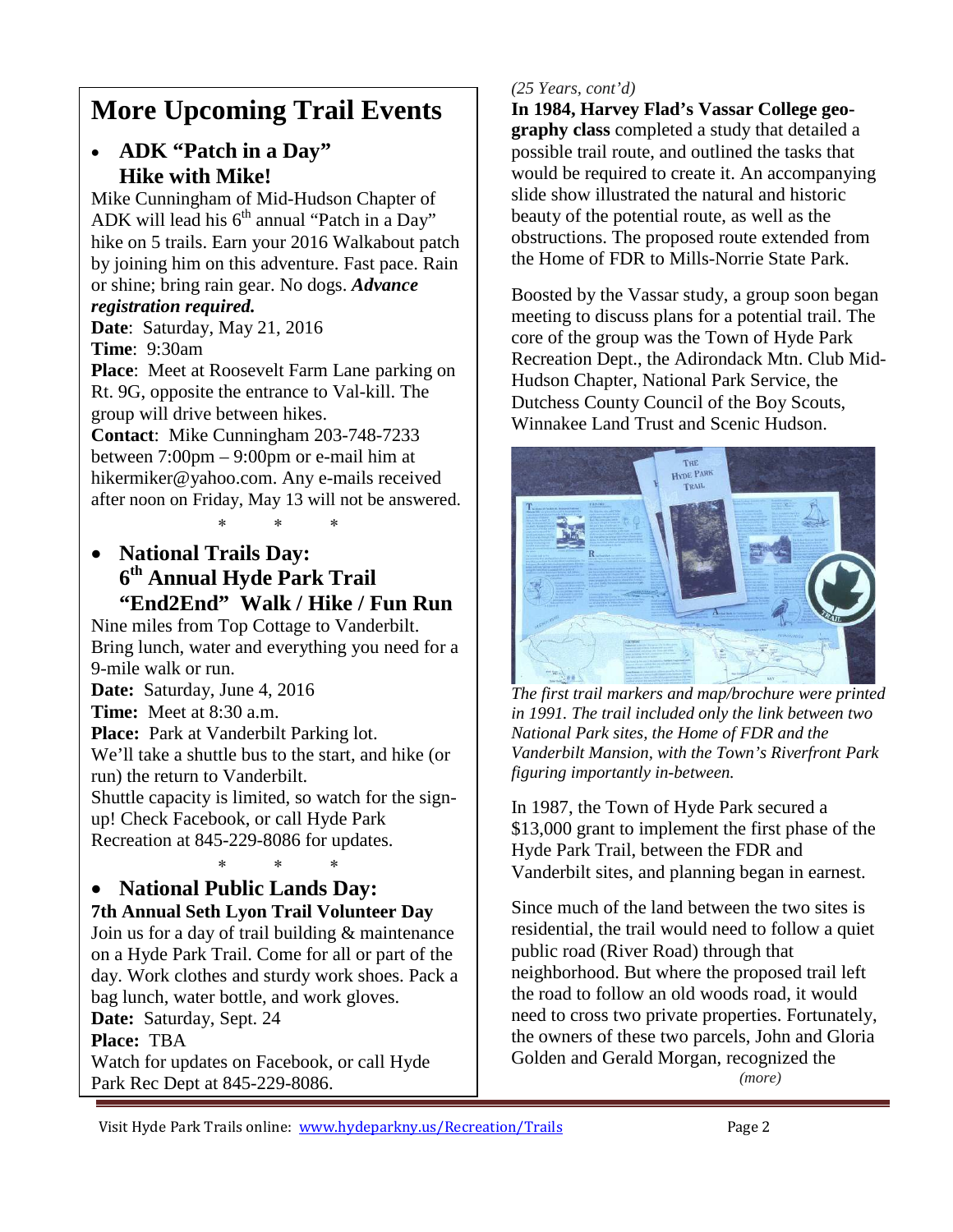#### *(25 Years, cont'd* )

benefit of the trail and were willing to provide trail easements across their land. The Scenic Hudson Land Trust holds the easement from the Morgans, and Winnakee Land Trust holds the one from the Goldens.

**The trail working group set to work** on designing a trail map/brochure and 3 wooden trailhead signs. They also created a trail logo that would go on the trail markers: the leaf of the tulip-tree, FDR's favorite tree species. Then, once a basic trail management plan and a collaborative management agreement were drafted and adopted by the 6 partners, and the trail route cleared and blazed, all was in place to open the trail to public.

**The subject of trails was also brewing at the national level.** In 1991 the American Hiking Society proposed selecting a single day each year to highlight trails and advocate for increased trail use and volunteer stewardship. They dubbed the program National Trails Day, and suggested it take place the first Saturday in June. The Hyde Park Trails Committee had already planned a June ribbon cutting, and jumped on the idea. They decided to hold the Hyde Park Trail ribboncutting on the first Saturday -- the day proposed for National Trails Day -- even though the official launch of National Trails Day nationally would not take place until fully two years later, in 1993.



*The opening ceremony at Riverfront Park in June 1991 was well attended. Recognize anyone? (We do!)*

**At the state level, the legislation creating the Hudson River Valley Greenway** was also signed in 1991. The Greenway Act put forward the vision of a continuous trail along or within sight of the Hudson River from New York City to the

Capital District – a vision that was partly informed by the trail work in Hyde Park. In 1992, the Hyde Park Trail became the first officially designated section of the planned Hudson River Greenway Trail. The Hyde Park Trail also added its first growth that year: the section between the Home of FDR and Val-Kill.

**Many people have helped make the Hyde Park Trail into what it is today:** a community trail system nearly 30 miles in length that links national, state and town parks, private nature preserves, trail easements on private lands, and residential neighborhoods – and that is enjoyed by perhaps 80,000 people a year. *If you one of those who helped, we all owe you an enormous THANK YOU!*

If you would *like to be* one of them, then give us a call or send us an email at Hyde Park Recreation: [recdirector@hydeparkny.us](mailto:recdirector@hydeparkny.us) or 845-229-8086.

And whoever you are, we welcome you to come out and hike at least five Hyde Park Trails this year, and earn our 25-year commemorative trail patch!

∗ ∗ ∗

### **Show How Much You Love Your Park on May 7th**

All across the state on the first Saturday in May, thousands of New Yorkers will pitch in a few hours of their time to help enhance more than 100 state parks and historic sites. Now in its fifth year, *I Love My Park Day* has quickly become a popular annual tradition for volunteers who want to give back to their favorite parks and historic sites. Locally, Staatsburgh State Historic Site, in partnership with the staff of Mills-Norrie State Park, will offer projects to help beautify and improve state park land here in the Town of Hyde Park.

*I Love My Park Day* is sponsored jointly by NY State Parks and Parks & Trails New York [\(PTNY.org\).](http://www.ptny.org/get-involved/volunteer/i-love-my-park-day.) It is held each year on the first Saturday in May. The day brings volunteers to *(more)*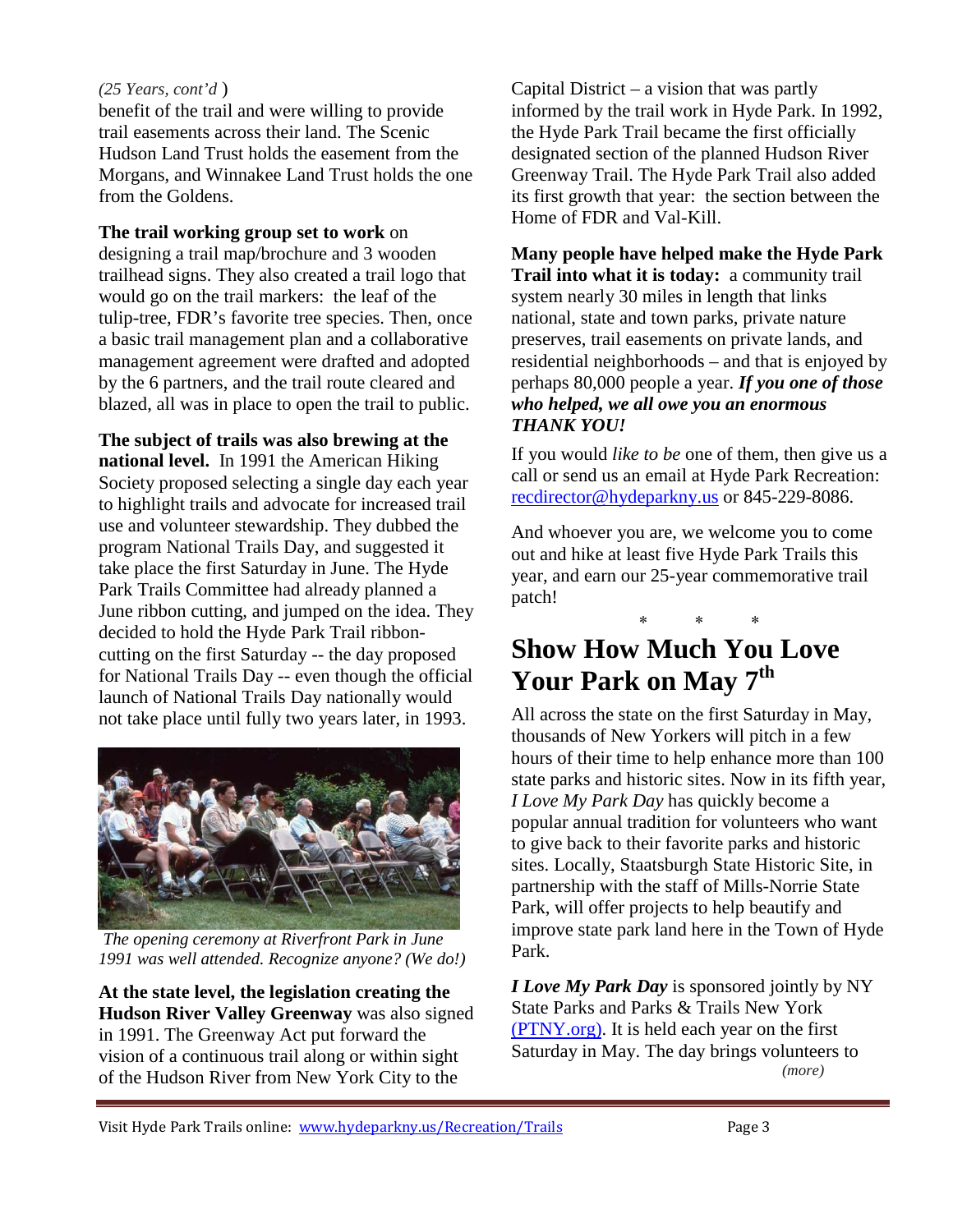#### *(Love My Park, cont'd* )

state parks and historic sites for projects ranging from invasive species removal to building picnic tables. The event not only helps get parks ready for the busy spring and summer season, it brings visibility to the treasures we have right in our own backyard and the needs that they face. In 2015, about 6,500 volunteers took part in projects at 95 parks and historic sites.



*Last year, over 50 volunteers pitched in at the Staatsburgh State Historic Site (Mills Mansion)*

#### **For those interested in volunteering at Staatsburgh State Historic Site on May 7th,**

there are three projects to choose from. The first project involves removing mile-a-minute, an invasive plant, from the site's historic grounds. The second project involves weeding, mulching and beautifying the landscaping around the mansion façade. A third project will involve the cleaning of the "Tree House Garage," a structure located near the mansion.

All projects at Staatsburgh will take place from 10 a.m. to 4 p.m. Please bring garden gloves, sunscreen and bug repellant. All ages are welcome! Advance registration is highly recommended.

**For more information on** *I Love My Park Day* **and to register as a volunteer, please visit:**  [www.ptny.org/get-involved/volunteer/i-love-my-park](http://www.ptny.org/get-involved/volunteer/i-love-my-park-day)[day.](http://www.ptny.org/get-involved/volunteer/i-love-my-park-day)

∗ ∗ ∗



www.**facebook**.com/**[HydeParkTrail](http://www.facebook.com/HydeParkTrail)**

### **All About the Walkabout**

**No question, it's the best way to…**



**…in 2016.**

#### **But what is a Walkabout?**

Get out! No, seriously: *get out and go for a walk*. That's what the Walkabout is all about. The Hyde Park Trails range from flat and easy strolls to … well … going up and down hills and clambering over rocks. You have your choice. Walk at least five of the listed Walkabout trails within one year. Keep track of your walks on a free checklist. When you have completed at least

FIVE (5) trails, turn in your list to receive a reward: a free, sew-on patch.



#### **What about the "Healthy" part?**

The Walkabout is a project to promote healthy physical activity – walking on trails – while introducing you to great places throughout Hyde Park. It is an opportunity. For most people, walking is one of the cheapest, easiest and most effective ways of improving our physical and mental health. The key is to do it regularly. Health providers recommend at least 30 minutes of moderate-intensity physical activity a day, at least 5 days a week. If you can't do that much, then something is always better than nothing. Do what you can. Set a reachable goal for today. Don't let all-or-nothing thinking get in the way of what you CAN do every day.

#### **How do I start?**

You can start today. We try to keep the checklist/ trail map stocked at all of our trailheads. But you can also pick one up at any of the National Park Service visitor centers, at Hackett Hill Town Park, at the State Park headquarters in

 *(more)*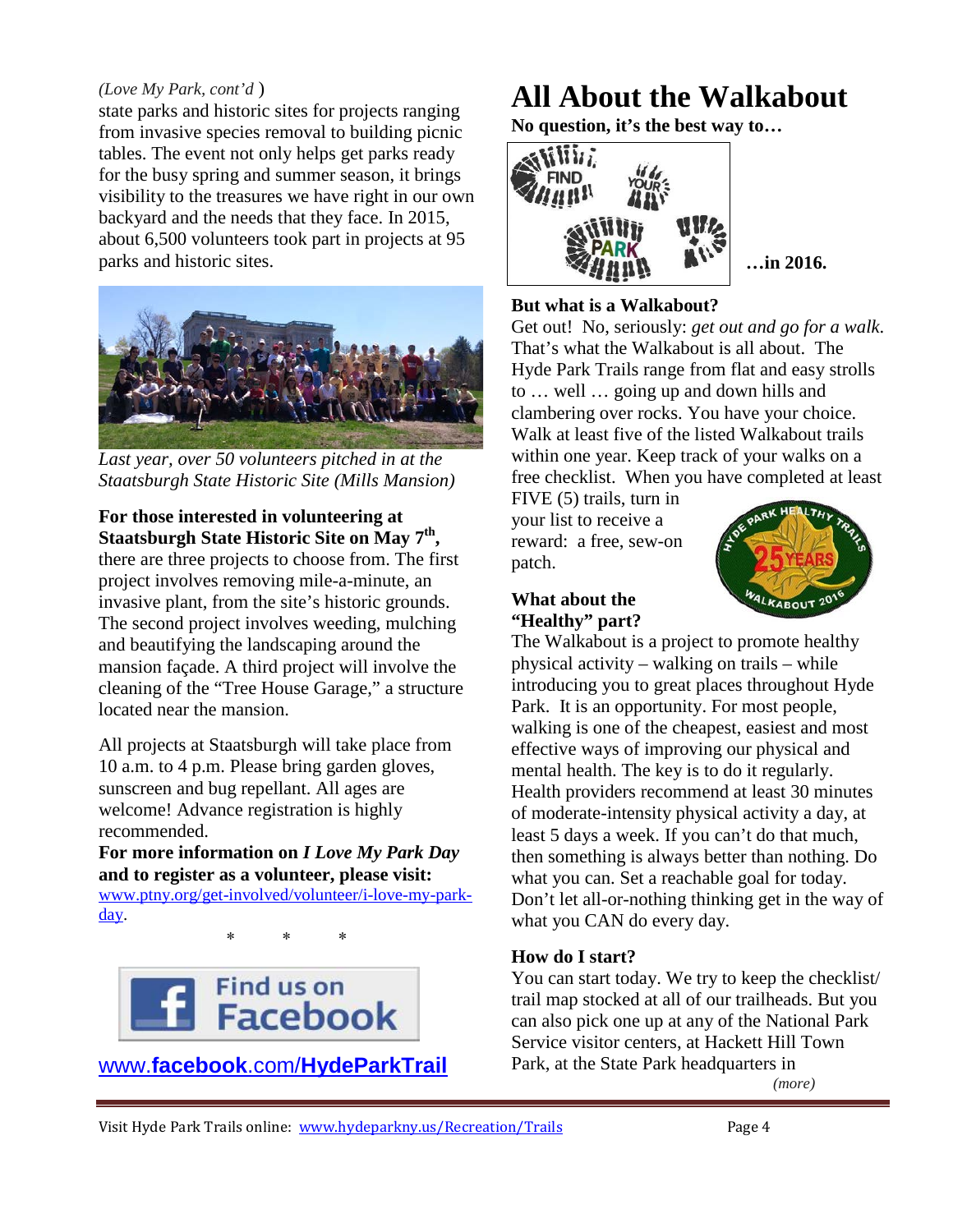#### *(Walkabout, cont'd* )

Staatsburgh, or at the River Connection, the kayaking and outdoor store on West Market St. After you have done at least 5 hikes, return to any of these places to pick up your free patch.

#### **Can't find a hardcopy of the Walkabout map?**

You can download the trail map, checklist, past newsletters and more at: [www.hydeparkny.us/Recreation/Trails/.](http://www.hydeparkny.us/Recreation/Trails/)

∗ ∗ ∗

### **After a Warm Winter, it's Time to**

#### **Watch Out for Ticks**

We have been hearing some early reports of ticks this season.



While we always recommend taking care while in the outdoors, this year may be a big one for ticks.

#### **For more information about ticks and tick-**

**borne diseases**, check the website of the Dutchess County Deptartment of Behavioral and Community Health:

[www.co.dutchess.ny.us/CountyGov/Departments/DB](http://www.co.dutchess.ny.us/CountyGov/Departments/DBCH/18160.htm) [CH/18160.htm](http://www.co.dutchess.ny.us/CountyGov/Departments/DBCH/18160.htm)

See especially their excellent *Science-Based Responses to Commonly Asked Questions About Tick-Borne Disease Prevention:* [www.co.dutchess.ny.us/CountyGov/Departments/DB](http://www.co.dutchess.ny.us/CountyGov/Departments/DBCH/26753.htm) [CH/26753.htm](http://www.co.dutchess.ny.us/CountyGov/Departments/DBCH/26753.htm)

∗ ∗ ∗

#### **Who are the Trail Volunteers? and What Do They Do?**

We invite everyone to come out and volunteer for the Hyde Park Trails. Our volunteers are our most important resource and we hope to attract you and keep you as part of our group for as long as possible. And most important, we hope to make it worth your while! Why might you want to volunteer? Maybe to gain knowledge about trails, or spend some more time outdoors. Or spend "quality time" with friends or members of your

family. Or to make new friends. Or just to get out of the house. Maybe to gain new skills, or to feel a special sense of accomplishment. Or to just plain have fun …these are all great reasons.

**Don't know how?** We'll help you learn. We provide training days, group work-parties, individual work projects, and recognition fun days, too. There is a variety of tasks, so you can pick one that fits your liking -- be it trail work, helping with events, writing, marketing…



#### **So here's a fun poem for you:**

*Who are the trail volunteers and what do they do? They're your partner, your daughter, your sister, your son,*

*Your brother, your mother, your father, your friend, The Cub Scouts, the Girl Scouts, the Boy Scouts, the club,*

*The runners, the hikers, the walkers, your bub.*

*We go out in the sun, the rain and the wind, We put on our boots, long pants, and a hat, To keep us from scrapes, sunburns and all that. Work gloves will help keep your blisters at bay, And this is important: use DEET in a spray.*

*We pack a bag lunch and lots of water, To keep up our strength, so as not to falter. Try out some loppers, a rake, and a mattock, too; I'm sure you'll find something you'd like to do!*

*We have a trail plan that keeps us on track, Divide up in groups and bring along the map. Clearing, brushing and making new trails, Cutting and filling, building berms and swales, Water bars and drains, and foot bridges, too, You'll be happy to know you're our best crew!*

∗ ∗ ∗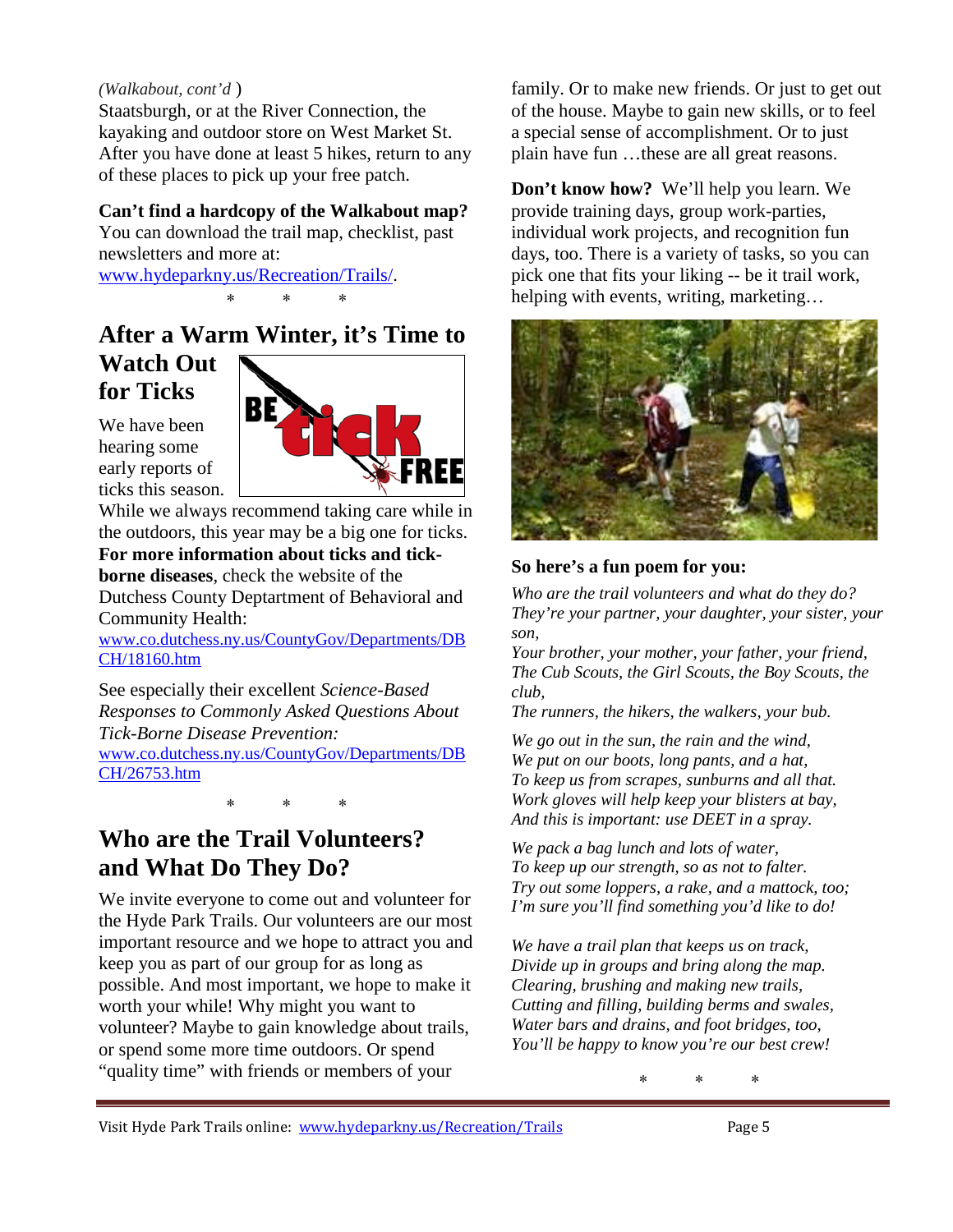### **Trail Blazing at Mills-Norrie State Park**

Volunteers from the New York-New Jersey Trail Conference have been out re-blazing trails at Mills-Norrie State Park. The project began this past winter and, as of mid-March, it was expected to be completed in spring 2016.



*Pictured on a March reblazing outing are, left to right, Trail Conference volunteers Jeanine Nearing, Dave Webber, and Bob Bullions. Photo by Georgette Weir*

Several trails have new blaze colors that that now align with the park's already-published trail map. The trail routes and colors were determined in the 2013 park master plan. Park managers turned to the Trail Conference for help in updating the markings of trail routes and ensuring the approved trails are open and safe for hikers.

The Trail Conference expects to continue to assist the park in maintaining trails in the park, and welcomes new hands to join hike-and-work outings. Volunteer Trail Supervisor Georgette Weir will be happy to let you know what is involved in this outdoor community service program. Contact her at **georgette** weir@gmail.com.

*A workshop, Introduction to Trail Maintenance, is scheduled to take place at Mills-Norrie State Park on Saturday, April 30. It is open to all. For more info, visit [nynjtc.org/view/workshops.](http://nynjtc.org/view/workshops) Scroll to find this workshop among the listings.*

*Since 1920, the New York-New Jersey Trail Conference has partnered with parks to create, protect, and promote a network of over 2,100* 

*miles of public trails in the New York-New Jersey region*

### ∗ ∗ ∗ **NPS Turns 100 This Year**

#### **And it's time to celebrate. How?**  *By going to your parks!*

A park can be many different things to many different people. The **Find Your Park** campaign

can help you every step of the way (step…trails… get it?). Anyway, here are just a few ideas:



#### **1) Find a park experience**:

Go to<http://findyourpark.com/find> and learn about a host of different activities at parks nearby, or anywhere in the country.

#### **2) Share your story:**

Go online at<http://findyourpark.com/share> to view a gallery showing how people all across the country experience parks. Then share what a park is to you in whatever way you think best: a song, a photo, a painting, a poem, a dance, a video – anything you want.

#### **3) Every Kid in a Park:**

Fourth graders nationwide can visit the new **Every Kid in a Park** website

[www.everykidinapark.gov](http://www.everykidinapark.gov/) to complete an activity and obtain a free entry pass voucher to more than 2,000 federal recreation areas, including national parks. Fourth graders can then exchange their voucher for a plastic pass at any NPS visitor center.



**4) You can also find a State Park at:** <http://www.naspd.org/>

∗ ∗ ∗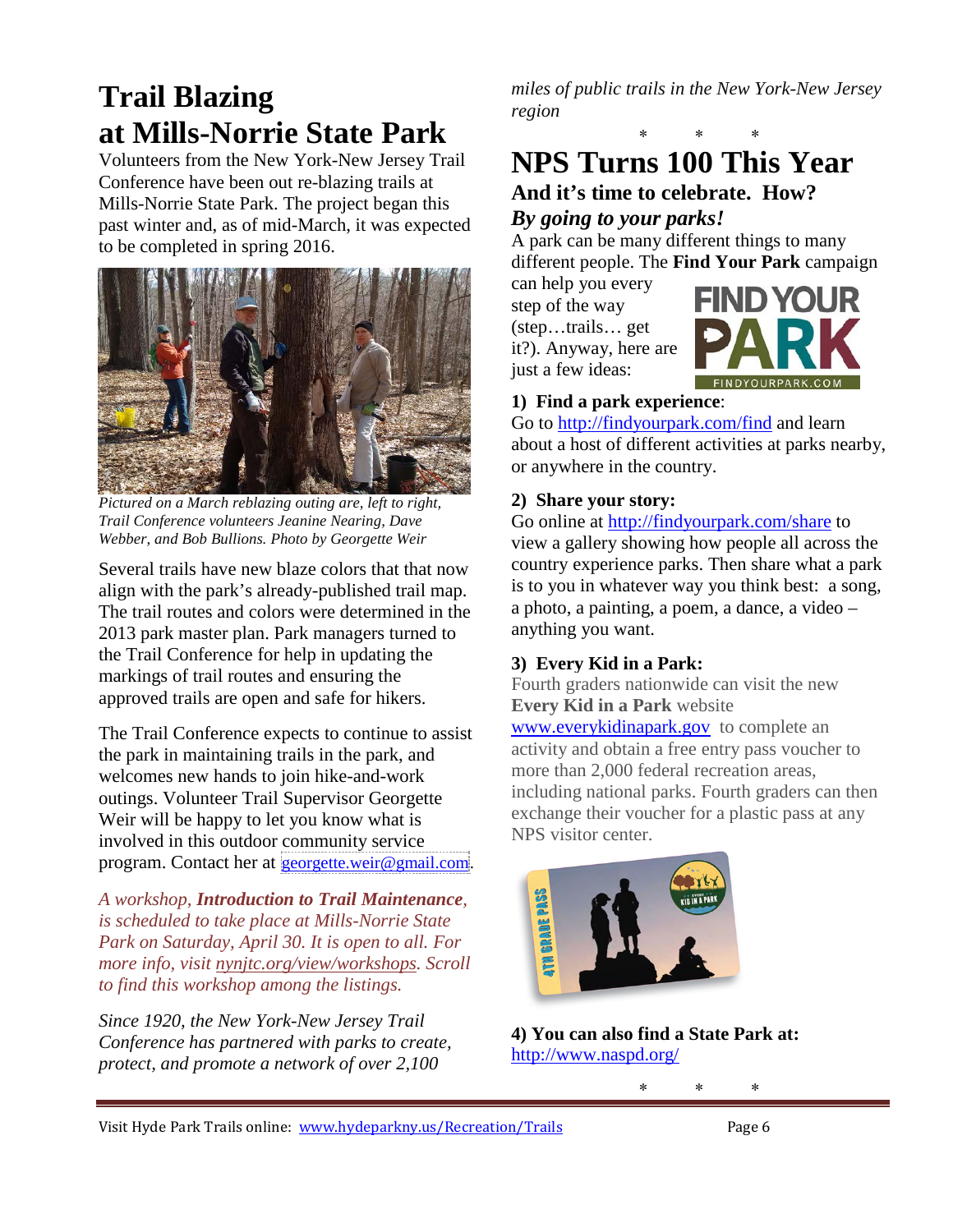### **Try Geocaching, a Family- friendly Activity**

By Carley Kiernan

#### **What is Geocaching?**

*Geocaching is a real-world, outdoor treasure hunting game using GPS-enabled devices. Participants navigate to a specific set of GPS coordinates and then attempt to find the geocache (container) hidden at that location.* This definition is from the [geocaching.com](http://www.geocaching.com/) website, where you can find all kinds of additional information. Geocaching is a great activity to get the family outdoors for a little fun. It's kind of like a scavenger hunt that everyone can get excited about as you try to locate an object that has been hidden by other geocachers. The geocache can vary in size and appearance and can be anything from clear plastic containers, film containers, to metal tins, etc. They usually contain a log book and all kinds of trinkets or items left as "treasure" for you to find.

The golden rule is that, if you take something from the container, leave something of equal or greater value in its place. Seasoned geocachers like to use a trademark item that they leave in the caches they have found to identify themselves. Some examples I have seen are a small plastic dinosaur, toy soldiers, toy erasers, and a variety of other trinket-type items.

**How do I find a geocache?** You will need a GPS handheld unit or a smartphone. The coordinates for geocache locations are listed online at [www.geocaching.com,](http://www.geocaching.com/) where you can select the specific areas or towns where you want to search. The website gives you latitude and longitude coordinates that help guide you (via GPS) to the cache location.

If you have a smartphone, there are downloadable applications (including some for free) that help you do this, and some will even give you realtime hints while you are in the field. When you find the cache, sign the logbook and return it to the cache. Take something and leave something if you would like, and return the cache to exactly where you found it, ready for the next treasure hunter.

**Who hides geocaches?** Members of the geocaching community hide and maintain all of the geocaches listed on the website. You and your family can get involved and hide one too. How? Everything you need to know about it is on the [geocaching.com](http://www.geocaching.com/) website. *Just make sure you get permission from the property owner first, before placing anything! For example, both State and National Parks require special permission to place geocaches.*

**Did you know?** There are *many* geocaches hidden along the Hyde Park Trails. With warmer weather approaching, wouldn't it be fun to get out on the trail with your family, to explore nature and look for hidden treasure? Choosing a trademark item that represents your family to leave in the caches you find can be a fun family activity. Perhaps bring along a field guide and learn to identify some wildflowers or songbirds.

### ∗ ∗ ∗ **On the Watch for Spring Ephemeral Wildflowers**

**The saying goes: "April showers bring May flowers," and while that may be true in our home gardens, forest wildflowers are on a very different schedule.**



*Round-leaved violet* There is an array of native wildflowers that take advantage of the warm sunny days of spring before the trees and shrubs awaken from their winter slumber. The entire life cycle of these *(more)*